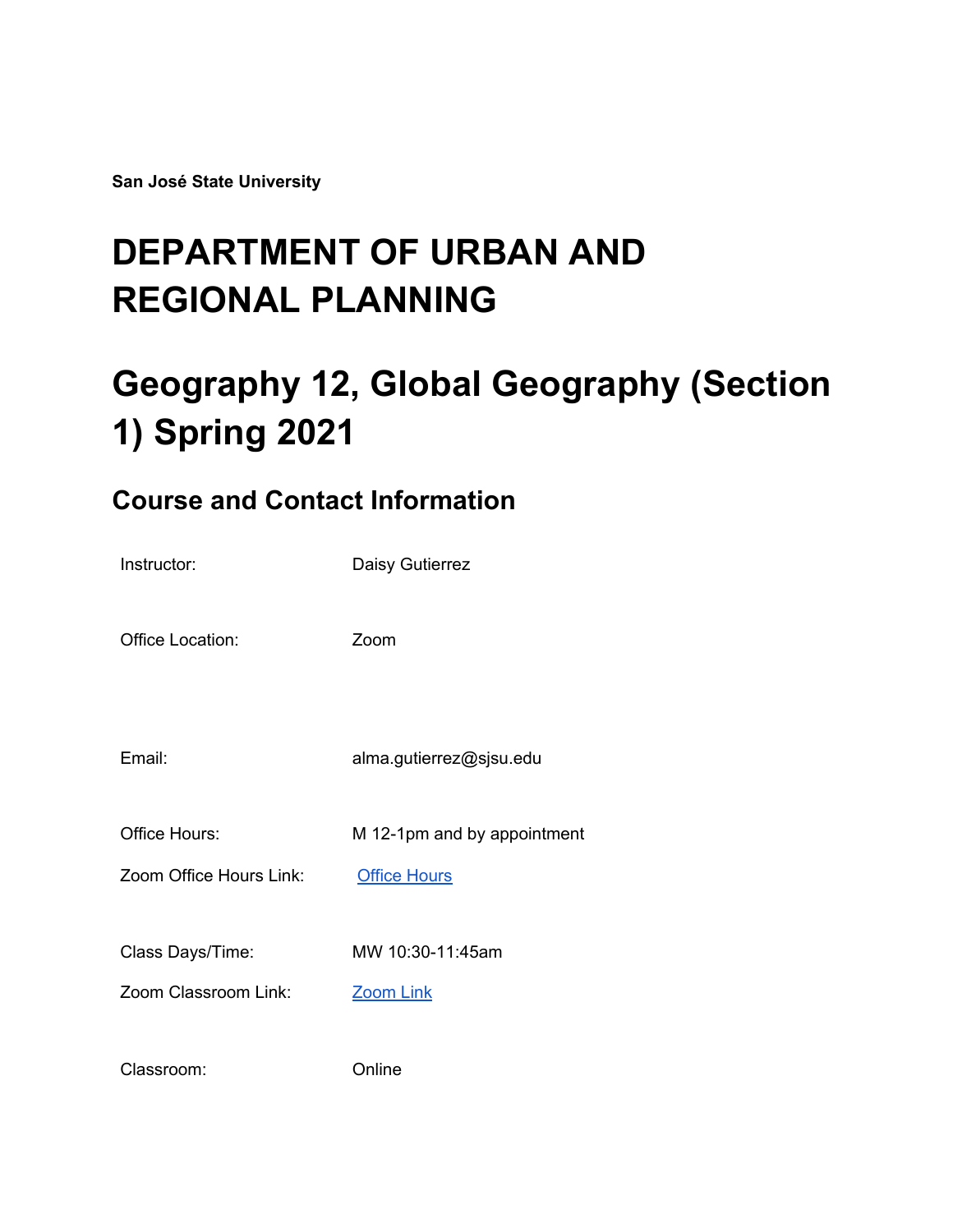GE/SJSU Studies Category: D2

### **Course Format:**

This Course meets online twice weekly via Zoom and consists of lectures and related activities.

#### **Faculty Web Page and MYSJSU Messaging**

Course materials such as syllabus, handouts, and grades can be found on Canvas

## **Course Description**

Comparative geography of our world: regions and countries, natural environments and resources, settlements and land use, cultural diversity, economic and political patterns.

### **Course Goals**

Global geography is an introduction to the major distinctive world regions to more fully understand natural environments, culture, resources, agriculture, manufacturing, trade, cities, and contemporary societal challenges. In addition, this course provides a greater understanding of the increasing interdependencies among and between regions within a rapid globalization system.

Upon successful completion of this course, students shall be able to identify and analyze the social dimension of society as a context for human life, the processes of social change and social continuity, the role of human agency in those social processes, and forces that endanger social cohesion and fragmentation.

#### **Zoom Protocol:**

● Zoom meetings will be recorded and uploaded to Canvas

● Per SJSU Protocol: "Students must obtain permission in advance to record any course materials. Such permission allows the recordings to be used for a student's private study purposes only. Students will not be permitted to share any class recordings with someone who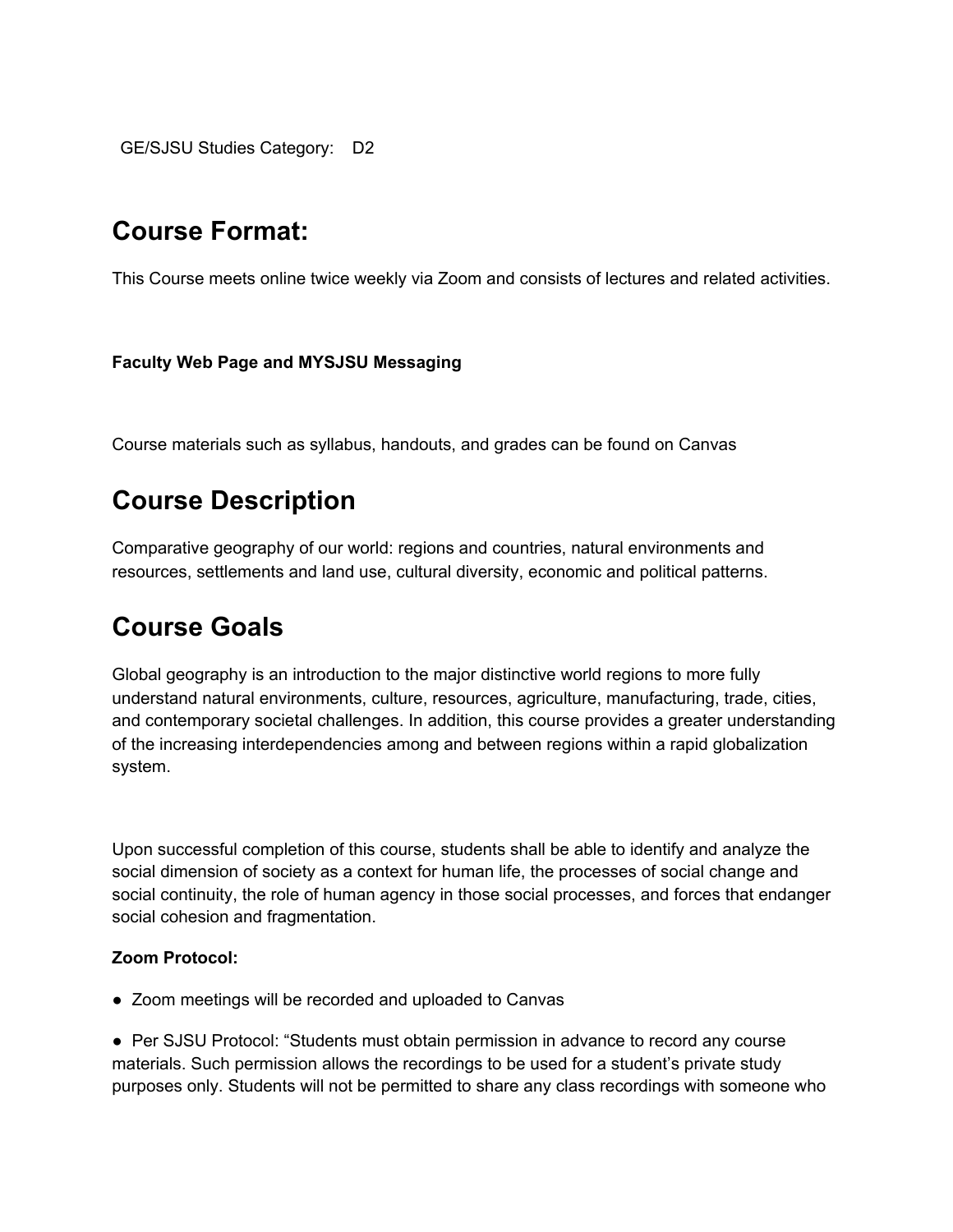isn't enrolled in the class or without permission. The recordings are protected by the instructor's copyright."

● Any student that needs accommodations or assistive technology due to a disability should work with the Accessible Education Center (AEC), and the instructor.

● I would prefer for you all to appear on camera however I understand under certain circumstances this may not be an option, please email me if you would like to not appear on camera.

#### **GE Learning Outcomes (GELO)**

Upon successful completion of this course, students will be able to:

- GELO 1: *Place contemporary developments in cultural, historical, environmental, and spatial contexts;* Students will demonstrate achievement through assigned readings, in-class discussions, mapping exercises, essays, and the term research project.
- GELO 2: *Identify the dynamics of ethnic, cultural, gender/sexual, age-based, class, regional, national, transnational, and global identities and the similarities, differences, linkages, and interactions between them;*
- GELO 3: *Evaluate social science information, draw on different points of view, and formulate applications appropriate to contemporary social issues; and*
- GELO 4: *Compare and contrast two or more ethnic groups, cultures, regions, nations, or social systems.*

#### **Course Content Learning Outcomes**

Upon successful completion of this course, students will be able to:

CLO1: describe the physical characteristics of the world by use of regional approach.

CLO2: describe the cultural characteristics of the world by use of a regional approach.

CLO3: differentiate the economic, social, and other cultural characteristics that occurs across the world

CLO4: discuss current events as they pertain to the Global Geography

# **Required Texts/Readings**

#### **Textbook (free e-book via Canvas)**

**Title***: World Regional Geography: Global Patterns, Local Lives*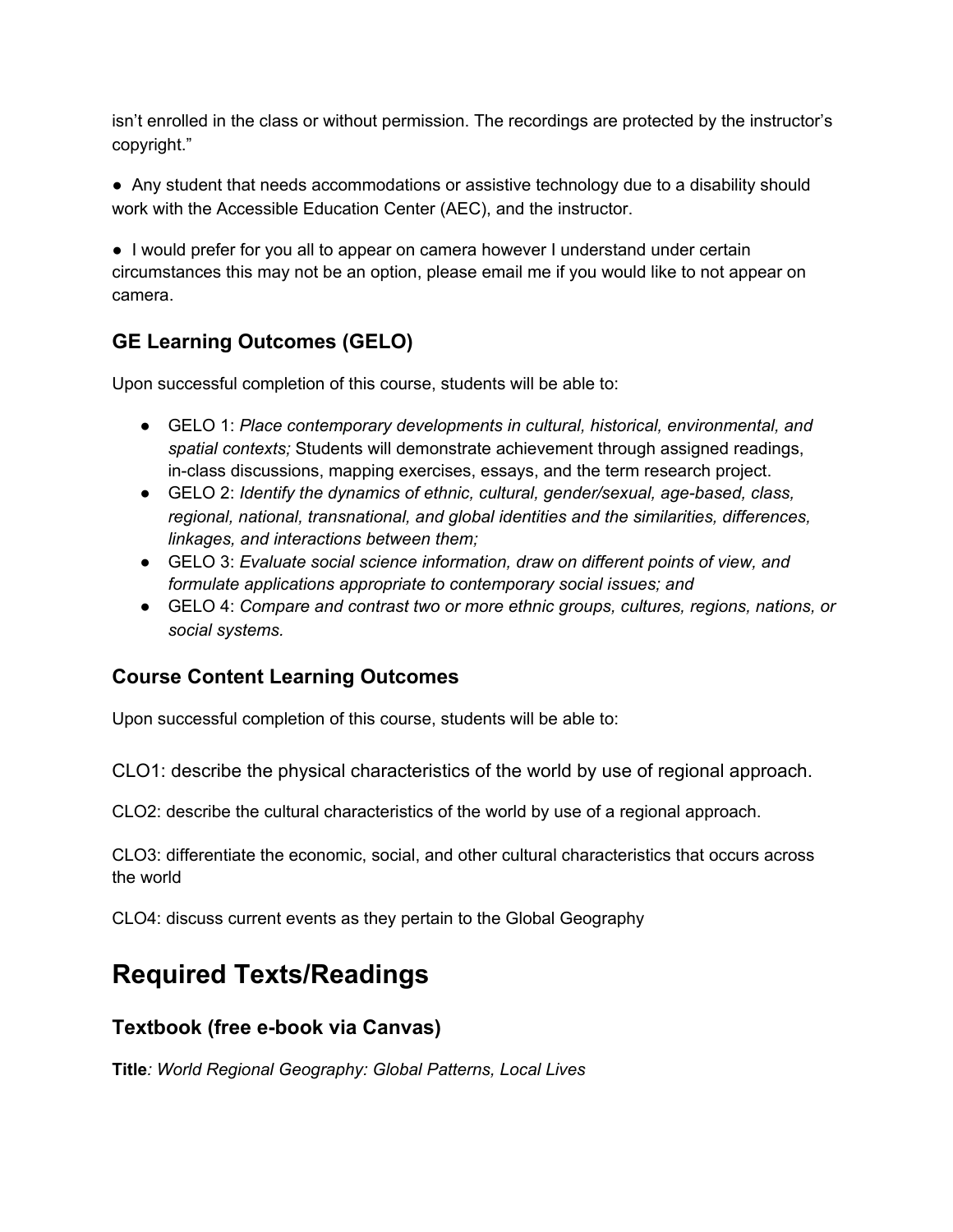**Author:** Lydia Mihelic Pulsipher and Alex Pulsipher

**ISBN**-**13:** 978-1-319-04804-4

**Edition:** 8th Edition

#### **Other technology requirements**

Access to a computer and reliable Internet source as well as a word processing program (such as MS Word) are required. Students are also required to download 'Poll Everywhere' and make an account.

#### **Class Protocol**

- Assigned chapter readings from the textbook must be completed prior to scheduled lectures for active participation in classroom discussions.
- All assignments are due as stated on the course schedule and late work will be penalized 5% everyday it is late.
- I will be presenting material in lectures that may not be available in the textbook for which you are responsible for so on-time arrival and attendance is crucial. You are responsible for finding out what you missed if you are absent or tardy; refer to the course canvas page for materials and/or handouts covered during class.

### **Course Requirements and Assignments**

We will be covering seven chapters (Chapters 1-4 and Chapters 5, 9, & 11) in the assigned text, and you will be expected to read and understand the materials. Please remember that there is a 5% penalty per day for assignments (including quizzes) that are submitted after the deadline:

- 1. **Chapter Quizzes** (30% of total grade) At the end of every chapter we cover, you will be responsible for taking an on-line quiz of 15 questions. You will either be assigned a text quiz or a video quiz. Once you are done taking each quiz, you will submit it to me via Canvas for grading. Some of the chapters that we will cover has several BBC documentaries or related material that help provide interesting context to the material covered. You will watch one of these documentaries or related materials, answer a few questions, and submit it for grading as a form of a quiz on canvas.
- 2. **Current Global Events research paper** (25% of total grade) The research paper will consist of a minimum of 1500 words and is required for this course. It is a written document with a required map, and a works cited page to be submitted through Canvas. Detailed instructions and guidelines will be posted in the Canvas online classroom.
- 3. **Weekly Discussion Write Ups** (20% of total grade) You will be responsible for responding to a prompt which I will post in the discussions tab in Canvas. Your response must address the prompt in no less than 5 sentences. You will also be responsible for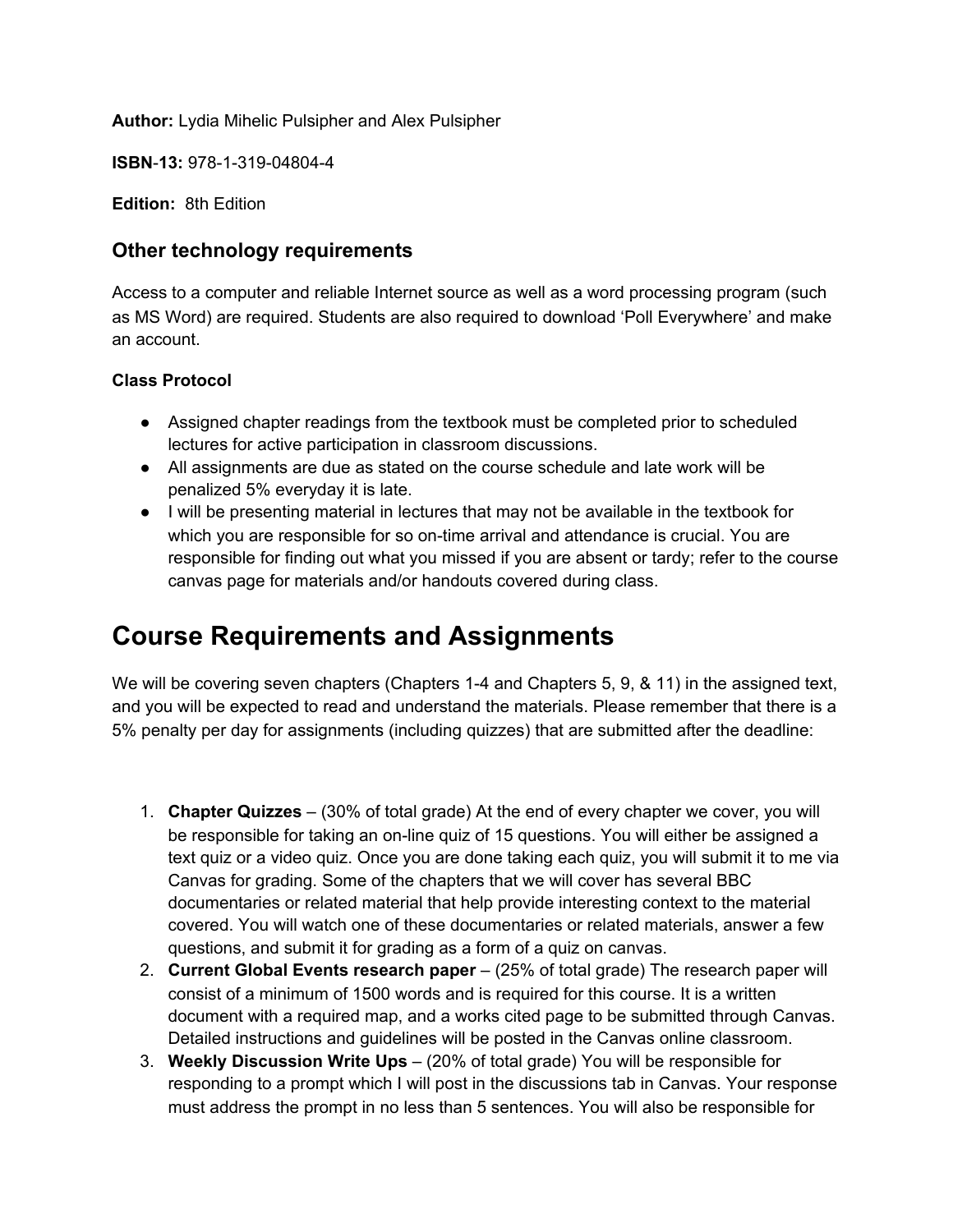responding to 2 of your classmate's prompts as well. Class participation will also fall into this category as weekly discussions we have in class.

4. **Final-** (25% of total grade) For your final you will be responsible for creating a travel guide to any of the countries we study over the course of the semester. You will all be responsible for creating some sort of media component in which you tell us about the country, about their rich history, their economic system, their political system, why we should visit, and things to do while visiting the region. You must also include a reference page and a map.

SJSU classes are designed such that in order to be successful, it is expected that students will spend a minimum of forty-five hours for each unit of credit (normally three hours per unit per week), including preparing for class, participating in course activities, completing assignments, and so on. More details about student workload can be found in University Policy S12-3 at http://www.sjsu.edu/senate/docs/S12-3.pdf.

#### **Current Global Events Research Paper**

There are two components to the current global events research paper. The first being a paper proposal due on **March 14th via Canvas**, which will consist of a one page (MLA) write up on a topic you want to cover and three academic references. The final paper will be due on **April 25th thru Canvas. It must be approximately 4-5 pages and include a separate Bibliography at the end of the paper.**

#### **Topics may include:**

Any current event that has happened in the past year which may include the border crisis, Chile declining to sign a U.N. pact because they believe migration is not a human right, the rise of Brazil as a regional economic power, growing high tech economy in India, etc.…If you need help finding or narrowing down a topic come see me. Keep in mind that this assignment is for a global geography course meaning place and space play a significant role. All sources must be academic, and articles should be peer reviewed.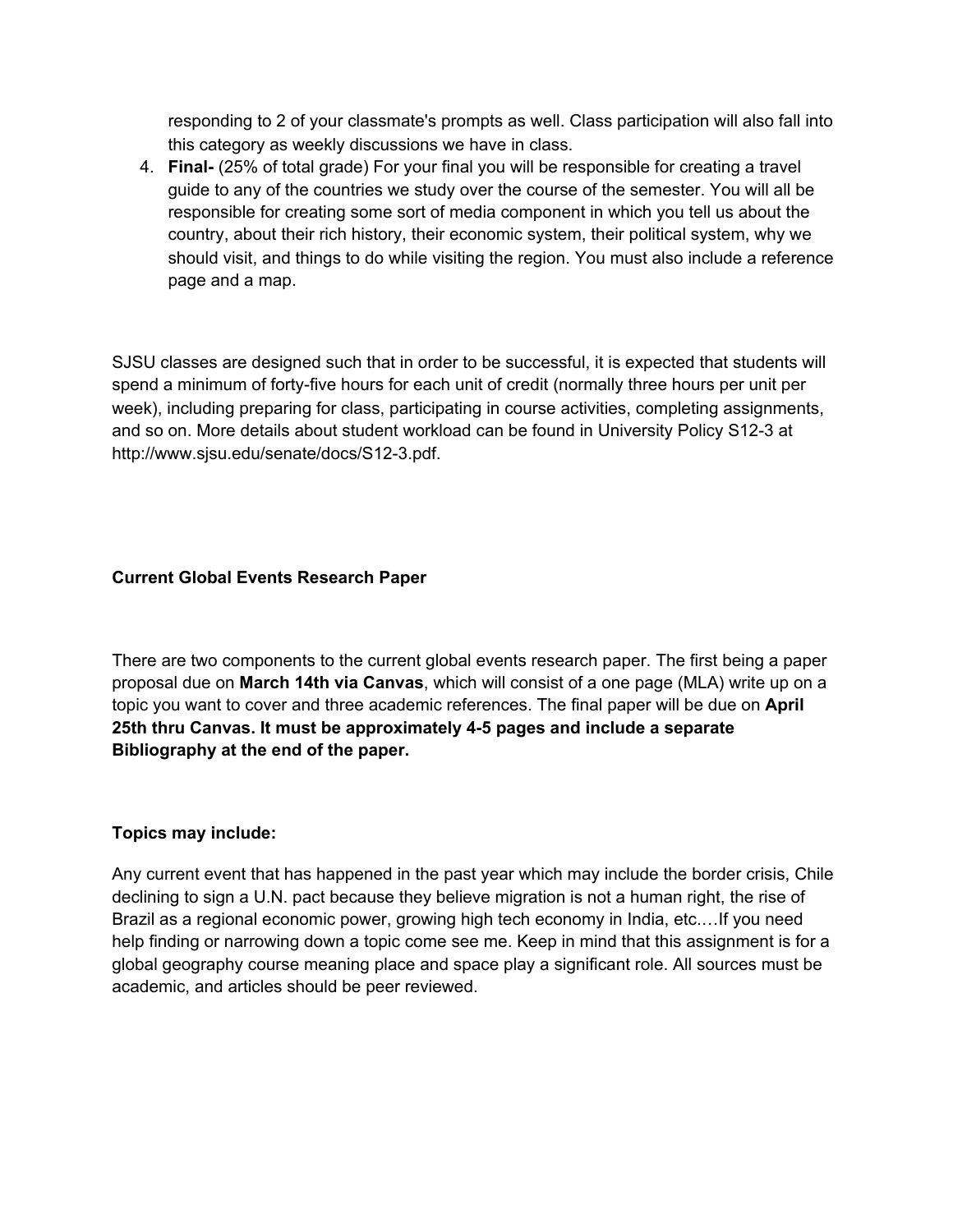# **GRADING POLICY**

**\*Please remember that this course must be passed with a C or better as a CSU graduation requirement.**

#### *Grade Scale*

|          | Percent Letter Grade Percent Letter Grade |       |              |
|----------|-------------------------------------------|-------|--------------|
| 95-100 A |                                           | 77-79 | $C+$         |
| 90-94 A- |                                           | 74-76 | $\mathsf{C}$ |
| 87-89 B+ |                                           | 70-73 | $C-$         |
| 84-86    | - B                                       | 60-69 | D            |
| 80-83    | B-                                        | <60   | - F          |

#### **Determination of Grades**

- Extra credit options, if available will provided during class.
- 5% Penalty for late or missed work every day that it is late.

## **University Policies**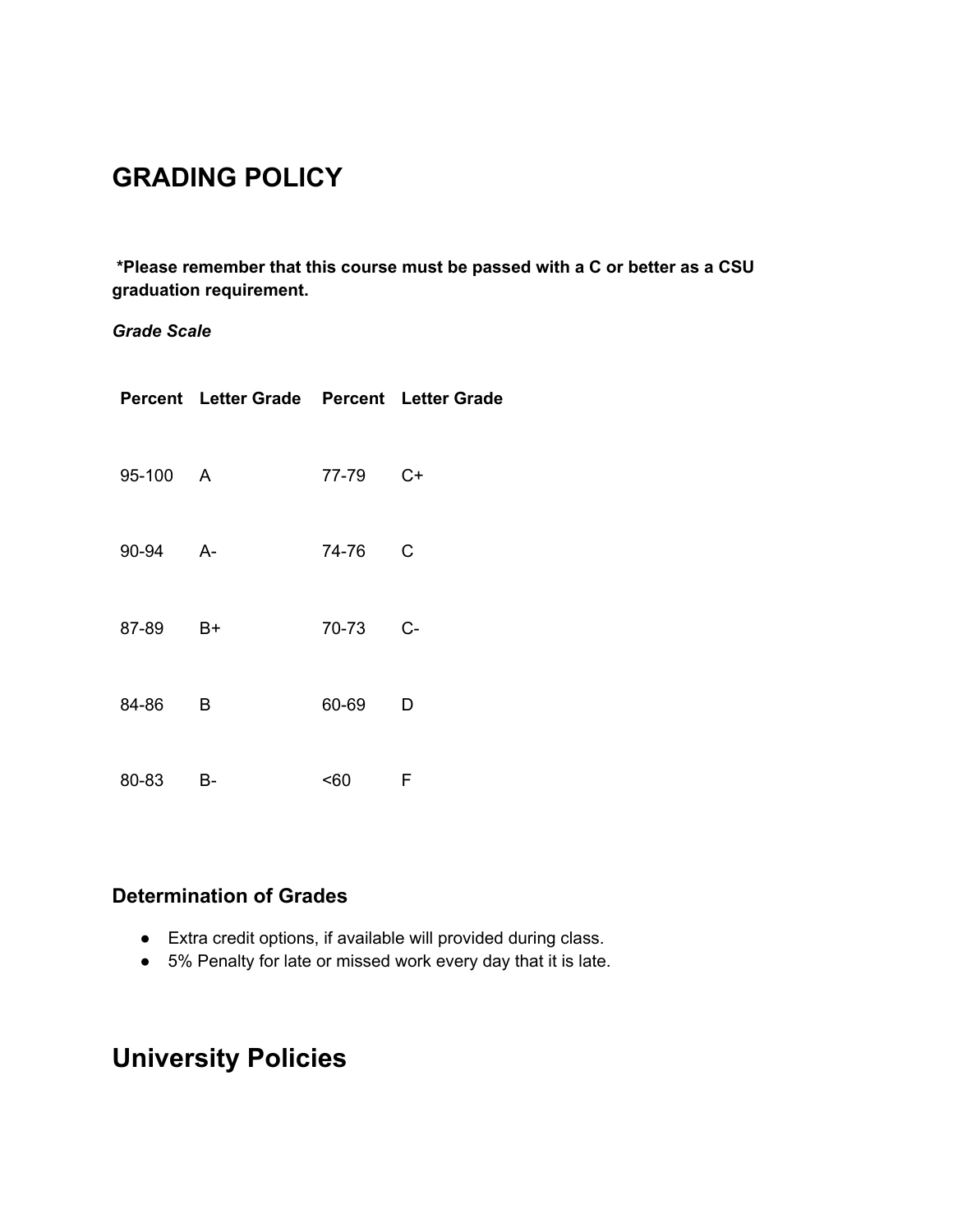Per University Policy S16-9 *(http://www.sjsu.edu/senate/docs/S16-9.pdf)*, relevant information to all courses, such as academic integrity, accommodations, dropping and adding, consent for recording of class, etc. is available on Office of Graduate and Undergraduate Programs' Syllabus [Information](http://www.sjsu.edu/gup/syllabusinfo/) web page at http://www.sjsu.edu/gup/syllabusinfo/"

# **GEOG 012/ Global Geography, Spring 2021, Course Schedule**

### **Course Schedule**

| <b>Week</b> | Date | <b>Topics, Readings, Assignments, Deadlines</b>                                 |
|-------------|------|---------------------------------------------------------------------------------|
| 1           | 1/27 | Introductions, Course Syllabus                                                  |
|             |      | Ch1: An Exploration of Connections, *Weekly write up due on<br>1/31 by 11:59 pm |
| 2           | 2/1  | Ch 1: Environment                                                               |
|             | 2/3  | Ch 1: Globalization & Development *Weekly write up due on 2/7<br>by 11:59 pm    |
| 3           | 2/8  |                                                                                 |
|             |      | Ch 1: Global Patterns of Population Growth                                      |
|             | 2/10 |                                                                                 |
|             |      | Ch 1: Population Growth Rates & Wealth                                          |
|             |      | *Chapter 1 Quiz due on 2/14 by 11:59 pm                                         |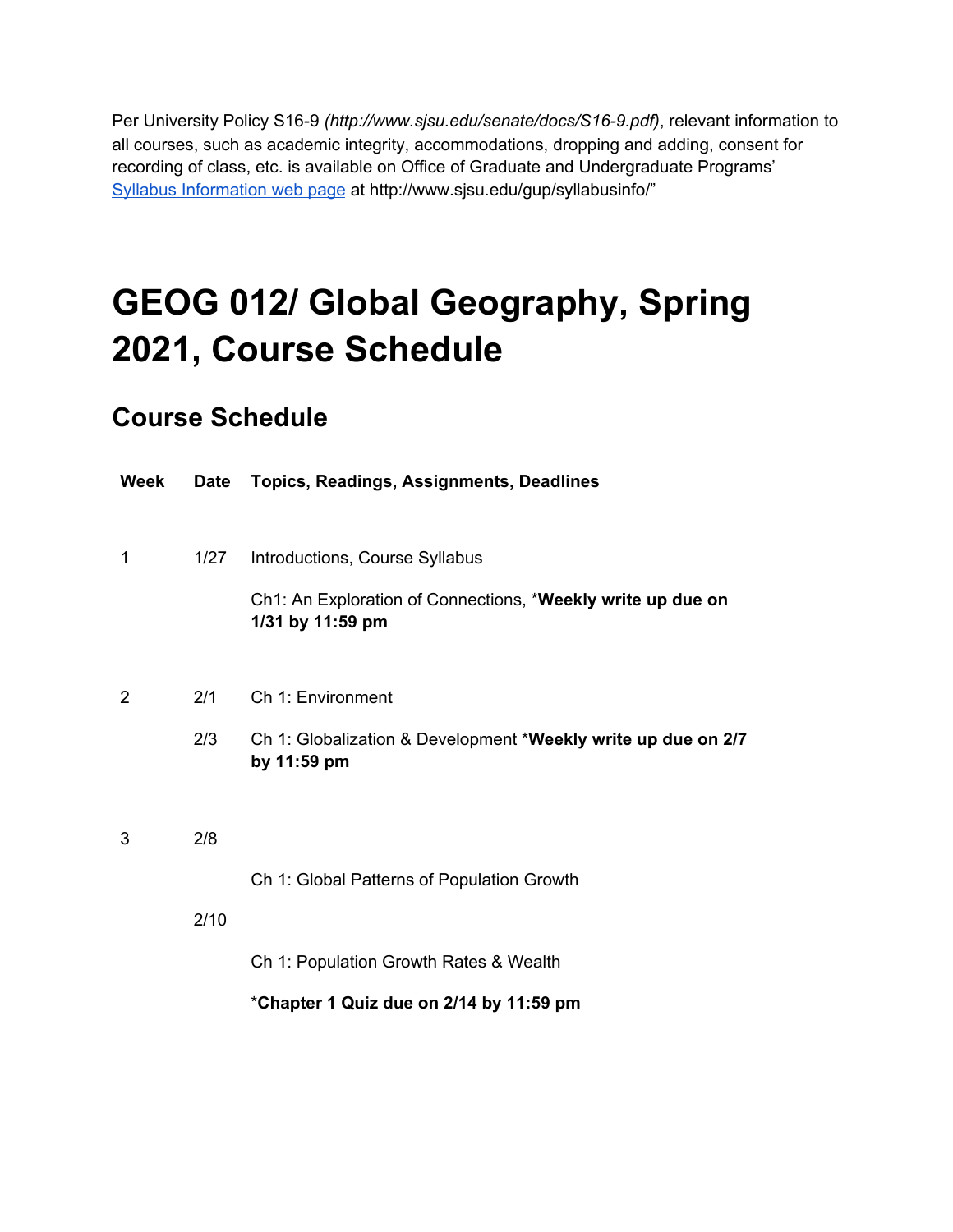| 4  | 2/15 | Ch 2: North America Physical Geography                                        |
|----|------|-------------------------------------------------------------------------------|
|    | 2/17 | Ch 2: Environment *Weekly write up due on 2/21 by 11:59 pm                    |
| 5  | 2/22 | Ch 2: Human Patterns                                                          |
|    | 2/24 | Ch 2: Globalization & Development *Weekly write up due on 2/28<br>by 11:59 pm |
| 6  | 3/1  | Ch 2: Subregions of North America                                             |
|    | 3/3  | Ch 2: Subregions Continued *Chapter 2 quiz due on 3/7 by 11:59<br>pm          |
|    |      |                                                                               |
| 7  | 3/8  | Ch 3: Middle & South America Physical Geography                               |
|    | 3/10 | Ch 3: Human Patterns Over Time *Current Global Event<br>Proposal Due on 3/14  |
| 8  | 3/15 | Ch 3: Politics & Gender                                                       |
|    | 3/17 | Ch 3: Subregions *Video quiz for chapter 3 due on 3/21 by<br>11:59 pm         |
|    |      |                                                                               |
| 9  | 3/22 | Ch 4: Europe Globalization & Development                                      |
|    | 3/24 | Ch 4: Environment *Chapter 4 quiz due on 3/28 by 11:59 pm                     |
| 10 | 3/29 | <b>Spring Break</b>                                                           |
|    | 3/31 | <b>Spring Break</b>                                                           |
| 11 | 4/5  | Ch 5: Russia Physical Geography                                               |
|    |      |                                                                               |